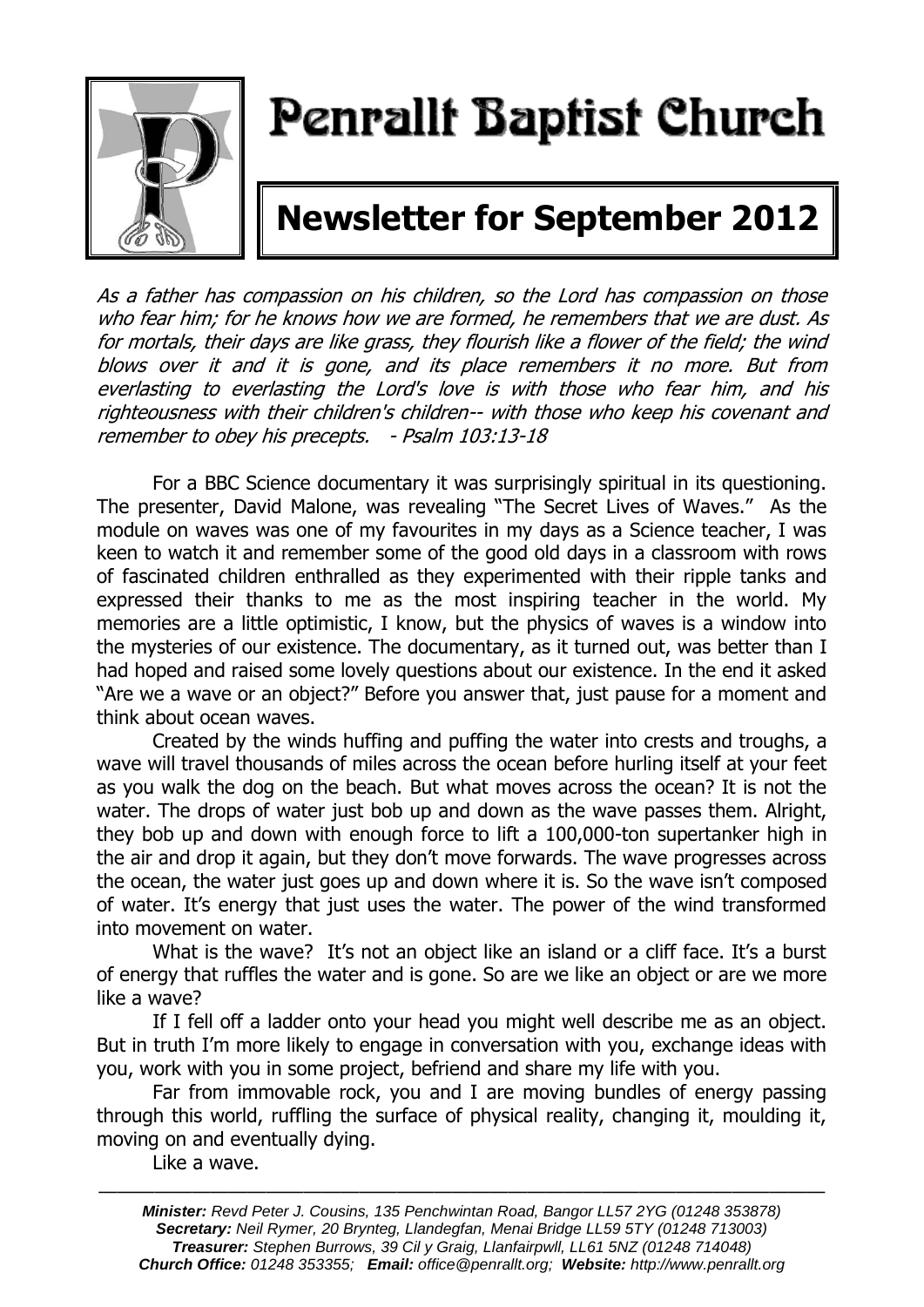The biblical writer described it slightly differently. We are a beautiful green grass that flourishes for a while, and then goes. Same idea. But here the Scripture and the Science documentary part company. The programme maker can see nothing more than a burst of energy that dies in chaos and decay on the shores of death at the end of its life. The Scripture sees us as cherished creatures, loved and cared for by their maker. A burst of human personhood, a soul which will live on after this world is gone. The wave, our wave, will not die. We will just change in the light of eternal glory. We are too precious to lose.

So welcome to Penrallt. You are loved by God. Even if you've not visited church in a long while, or maybe never been a regular attender, you are precious to God and welcome in this place. Please relax, enjoy our services, then stay behind for coffee and at the welcome desk in the hall ask about becoming more involved in the life of Penrallt.

And finally, if you want to watch it, at the time of writing the documentary was still available on BBC iplayer :

[http://www.bbc.co.uk/iplayer/episode/b00y5jhx/The\\_Secret\\_Life\\_of\\_Waves/](http://www.bbc.co.uk/iplayer/episode/b00y5jhx/The_Secret_Life_of_Waves/)

God bless, **Peter**

### **Students**

We welcome all students to Penrallt. Please make sure you pick up a welcome pack from the porch. David McCormack is our student coordinator for this year and we encourage you to say "hi" to him and find out what is happening in our church over the coming months.

### **SERVICES in SEPTEMBER**

**The evening services will revert to 6.00pm from September 2nd .**

### **September 2**

10.30am Geoff Birch: **'A Fan or a Follower'** Luke 9:57-62; 14:25-27 2.15pm Service at Bontnewydd 6.00pm Communion Service.

### **September 9**

10.30am Mark Young 6.00pm Elaine Green

### **September 16**

10.30am **Willing to Serve: Deacons and Church Life** 1 Timothy 3:1-16 6.00pm **Watch and Pray –" As we wait and pray, God weaves his story and creates a wonder."** – Paul Miller. Matthew 26:36-46 (The Service will include prayer for Penrallt's autumn activities).

### **September 23**

| 10.30am            | Communion Service. Who do you think you are?                | <i>1 Peter 1:1,2</i>    |
|--------------------|-------------------------------------------------------------|-------------------------|
| 6.00 <sub>pm</sub> | "Father, if it be your will"- "God takes everyone he loves" |                         |
|                    | <b>through a desert"</b> – Paul Miller.                     | <i>Matthew 26:36-46</i> |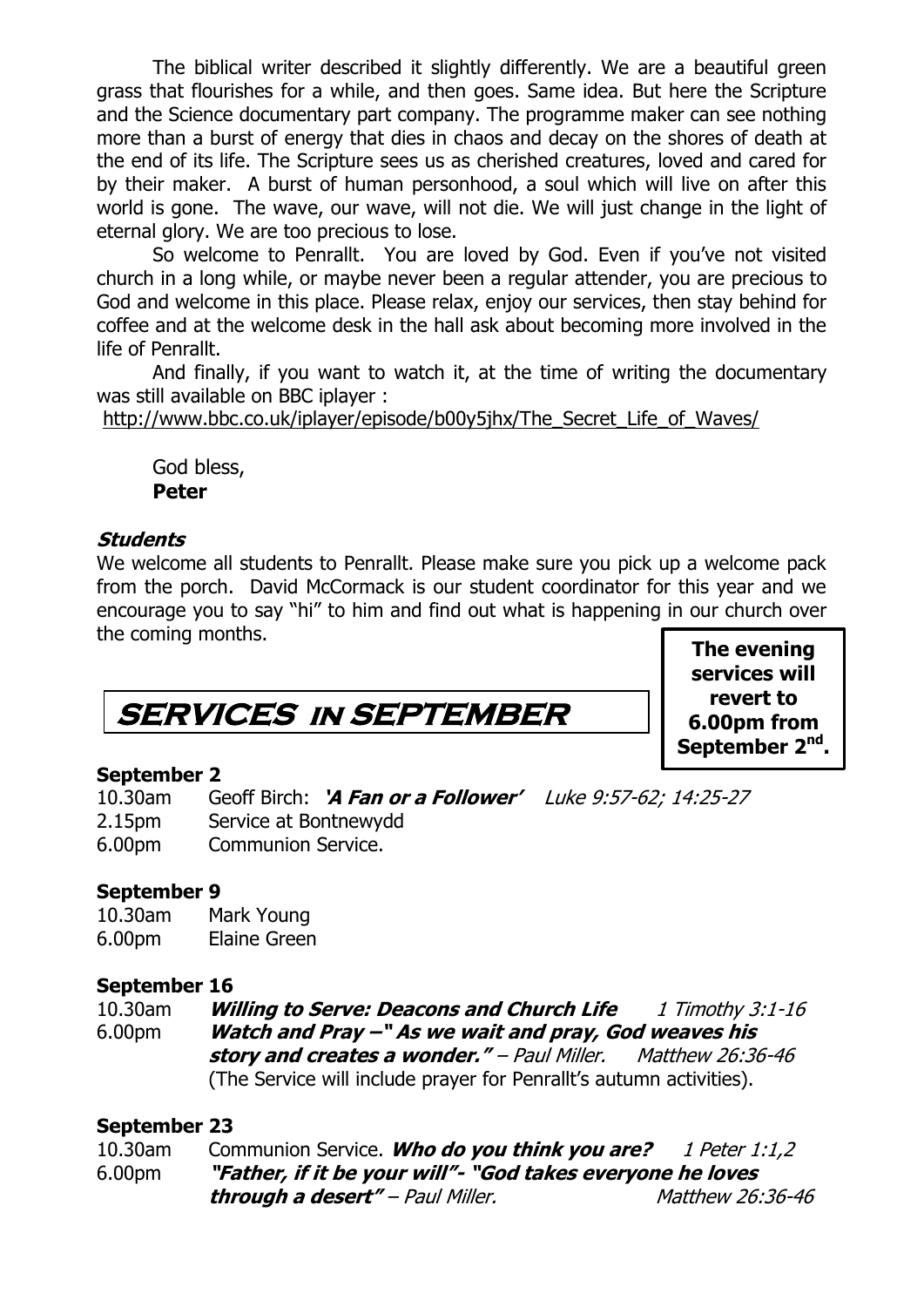### **September 30 The Big Welcome Back to Church Sunday**

10.30am Communion Service 1 1 Peter 1:3

### 6.00pm **The Big Welcome Back to Church Sunday**

### **Our Preaching Team for September:**

Peter Cousins is Penrallt's minister. Revd. Geoff Birch is a retired minister, a member of Penrallt. Mark Young is a teacher who lives in Llanfairfechan and is studying a Theology course from home. *Elaine Green* is a Penrallt church member, coming to the end of a BA degree in Contextual Theology at Luther King House in Manchester. She works for the NHS and is a Guide Leader.

### **Faith Café**

After church on Sunday evening we host Faith Café for students and young adults. Starting around 7:15 pm it is an evening of chat, interviews, music and discussions. It will begin again on September  $23^{rd}$ . Anyone wishing to contribute soup, bread, cheese or cakes one Sunday during the autumn term, please speak to Susan (353878). Many thanks.

### **CHURCH LUNCH**

There will be no church lunch this month.

### **Saturday Prayer Meetings**

These will start again on September  $1<sup>st</sup>$ .

### **Special Dates**

| <b>Monday 3</b><br><b>Tuesday 4</b> | 7.30pm             | Deacons' Meeting<br>Alpha Planning Meeting             |  |
|-------------------------------------|--------------------|--------------------------------------------------------|--|
| <b>Wednesday 5</b>                  | 10.30am            | Men's Prayer Meeting followed by Coffee in<br>Options. |  |
| <b>Tuesday 18</b>                   | 10.30am            | Walking Group (see 'Noticeboard')                      |  |
| <b>Friday 21</b>                    | 2.30 <sub>pm</sub> | Wedding of Emma and Thierry in Penrallt                |  |
| <b>Saturday 29</b>                  | 7.30pm             | Worship Teams session (in the chapel)                  |  |
| Monday October 1st                  |                    | <b>Church Members' Meeting</b><br>7.30 <sub>pm</sub>   |  |
| Tuesday October 2nd                 |                    | <b>Start of Alpha Course</b>                           |  |

### **News of People**

August was a month in which Penrallt people called on the services of the NHS more than we would have wished. **Pat MacKenzie** (foot), **Susan Cousins** (wrist), **Lesley Jackson** (foot), **Peter Smith** (heart) and **Zoe Mapatac** (appendix) all had operations but are recovering well. **Jean Browne** is recovering from a stroke in mid-August. **Andrew Browne** is home after a week in hospital and is awaiting surgery. **Phil McKenna** had a spell in hospital and is also awaiting surgery. **Nancy Jones** has had a bad chest infection.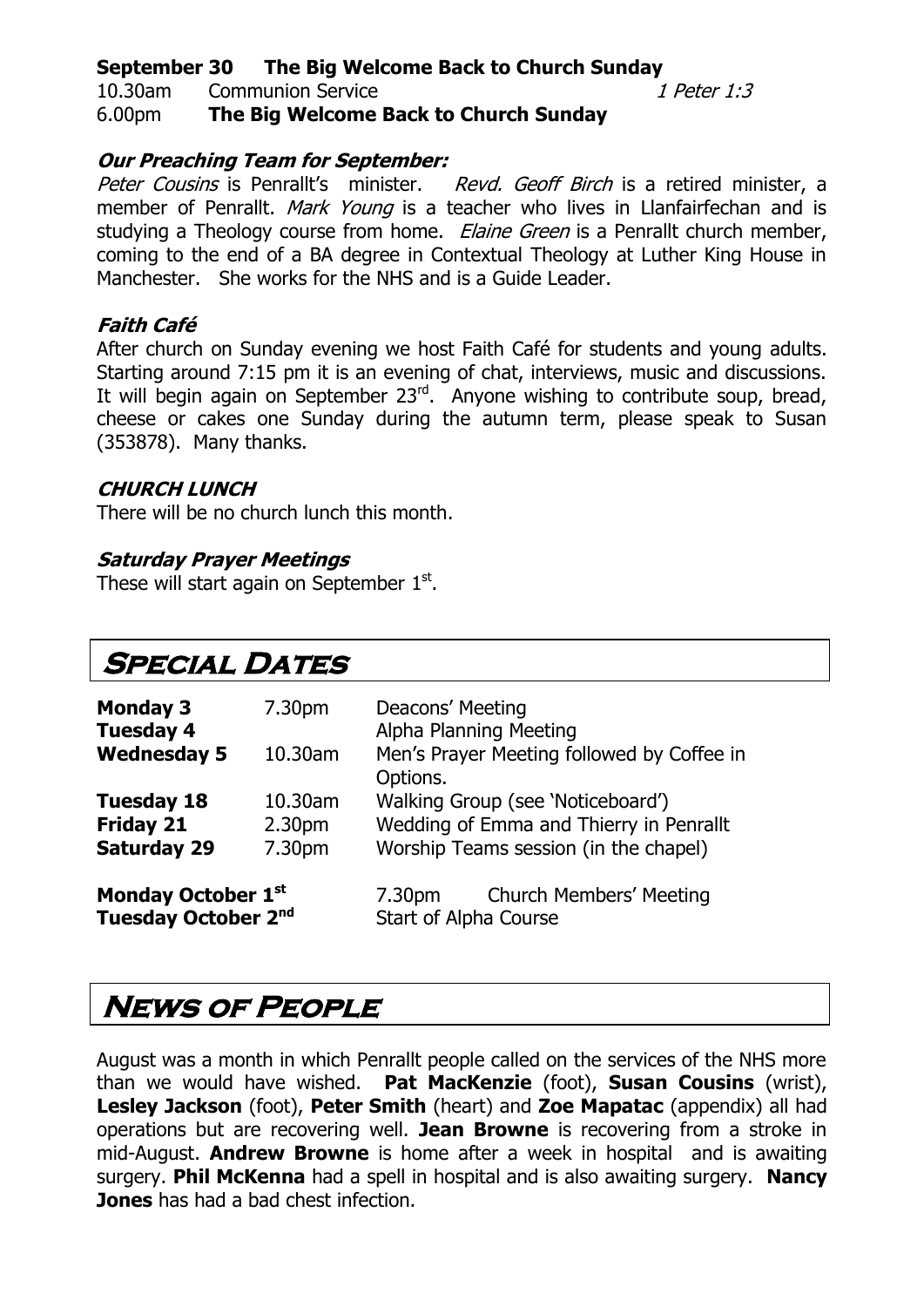In the change-around of doctors at Ysbyty Gwynedd we said farewell to **Anthony Williams** (who has moved to Truro) and welcome back **Miriam Rees**. Fair exchange, although we would like them both to be here!

Congratulations to:

- o Penrallt young people off to Uni. **Amy Burrows** is going to Aberystwyth to study Media and Communication, **Megi Elliott** is off to Manchester to do Primary Education and **Lowri Thomas** is going to Cardiff to study town planning.
- o **Billy and Jon Elliott** on becoming first-time grandparents;
- o **Andy Goodwin** and **Elaine Peart** who were both chosen to carry the Olympic torch this summer.

### **Children's Birthdays in September**

**5 th:** Rebecca Owen; **17th:** Amy Harmens; **18th:** Catrin Donnelly; **24th:** Elin Gwilliam; **25th:** Sian Thomas

### **Weekdays**

### **Please check with the contact people when there are meetings this month.**   $HG = Home$  Group

| <b>Day</b> | <b>Time</b>          | <b>Details</b>                          | <b>Contacts</b>                                        |
|------------|----------------------|-----------------------------------------|--------------------------------------------------------|
| <b>Tue</b> | 8.00pm               | HG, Nilgiri                             | Joan Beer (353874)                                     |
| Tue        | 7.30 <sub>pm</sub>   | HG, Tyddyn Isaf, Menai<br><b>Bridge</b> | Magnus Forrester-Barker<br>717570)                     |
| Wed        | 10.30am              | Men's Prayer Meeting                    | Peter Cousins (353878)                                 |
| Wed        | 2.00 <sub>pm</sub>   | Carers' Home Group                      | Carol Morris (208407)                                  |
| Wed        | 7.30pm               | HG, The Nomads                          | Jess & Seamus Adams (421185)<br>Susan Cousins (353878) |
| <b>Wed</b> | 7.30pm               | HG, Bethesda                            | Jon & Deb Stammers (602868)                            |
| <b>Wed</b> | 8.00pm               | HG, Grŵp Cymraeg                        | Owen & Nia Lloyd Evans (352634)                        |
| Thu        | 10.30am              | Post-Alpha Bible Study                  | Sue & Lawrence Moss (713793)                           |
| Thu        | 7.30pm               | HG, Llanfairpwll                        | Sue & Lawrence Moss (713793)                           |
| Thu        | 7.45pm               | HG, Talwrn                              | Gill & James Goodman (751074)                          |
| Fri        | 10.30am<br>- noon    | <b>Cheeky Monkeys</b>                   | Joan Rymer (713003)                                    |
| Fri        | $10.30 -$<br>12.30pm | HG, 6 Maes y Dref                       | Anne Collis (353173)<br>anne@collis66.freeserve.co.uk  |
| <b>Sat</b> | 8.30am               | <b>Prayer Meeting</b>                   |                                                        |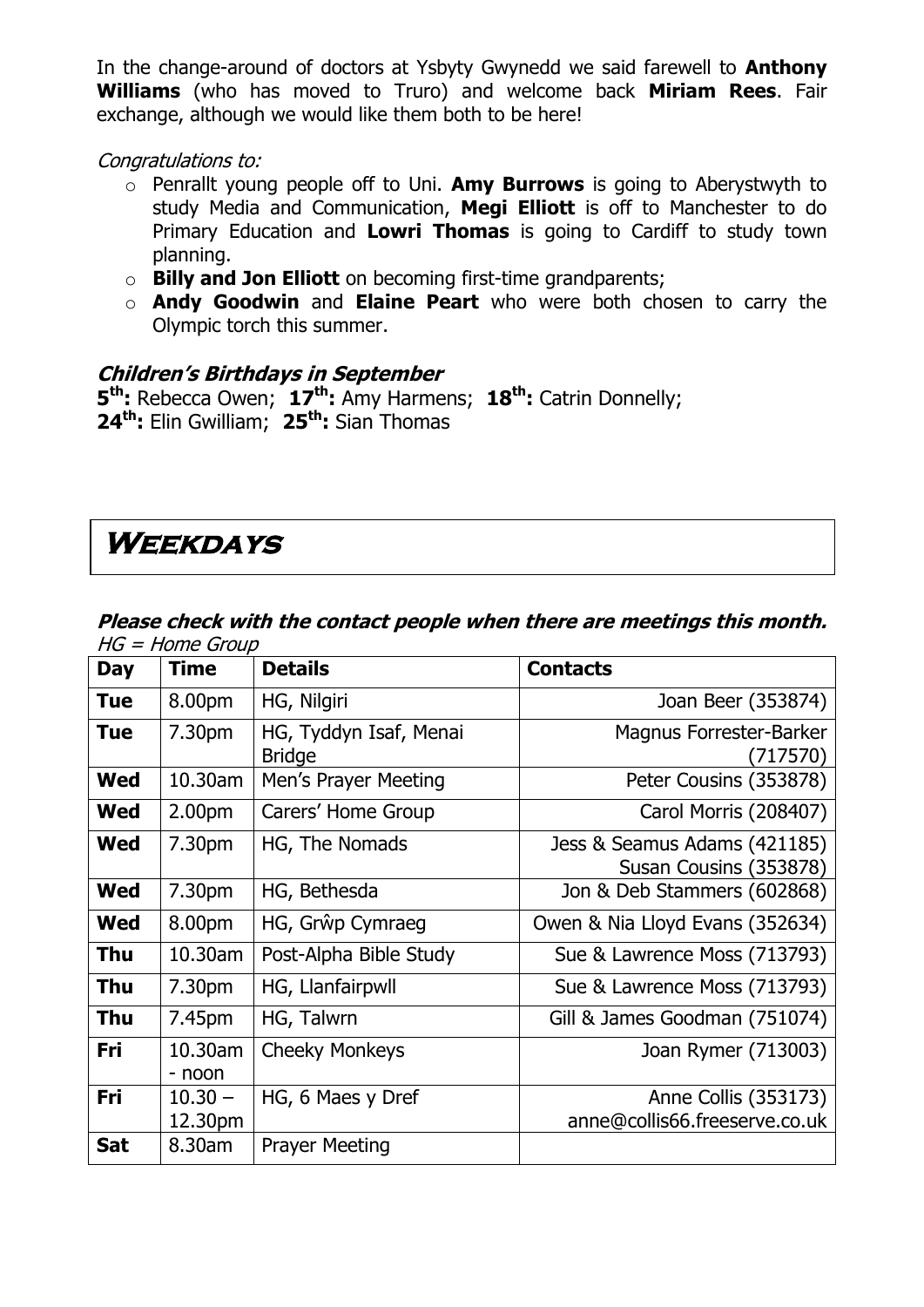### **Autumn Alpha Course ????????**

Yes, questions. We love to have them on ALPHA. And we love to have guests to ask them! So please think about anyone you know, your neighbours, friends, colleagues, who you could invite to be quests on ALPHA at Penrallt, starting on 2<sup>nd</sup> October at 7pm. Thinking is one thing, praying is crucial. So to help you pray for ALPHA, there will be available during September small prayer cards which are aids to praying for ALPHA. Please visit the ALPHA stand in the Canolfan on



Sundays where you will find a member of the Team who will be happy to help with any questions you may have.

- **Men's Prayer Meeting Wednesday 5 September 10.30am** The men will meet for prayer as usual, followed by coffee in Options.
- **Youth For Christ in Bangor Wednesday 5 September 7.30pm** Some of the members of Hope Church have organized a meeting in Penrallt (in the main chapel) on Wednesday  $5<sup>th</sup>$  at 7:30pm to discuss the possible establishment of Youth for Christ work in Bangor. All are welcome to attend.
- **Walking Group Tuesday 18 September 10.30am** The next walking group will be in and around Criccieth on the Lleyn Peninsula. Meet in the promenade car park somewhere near the toilets. Cost of parking for the day is £3.50. We shall walk in fields, woods and lanes, and across a caravan park and a golf course, sometimes gently uphill. Some muddy areas but stunning views. Boots definitely desirable. The walk is  $4\frac{1}{2}$  - 5 miles. If you need further information, please contact Geoff and Marilyn on 01286 870944.
- **Wedding Friday 21 September 2.30pm** Emma, Roshni's daughter, will be marrying Thierry, and she would love all members from church who can attend the service to come and share the occasion and a piece of cake. It would make the day perfect.
- **Christian Aid Tour Wednesday 26 September**

Christian Aid is arranging a Tax Justice Tour this autumn. To learn more about how tax-dodging costs developing countries an estimated US\$160bn every year (more than the global aid budget), visit the CA Tax Tour bus in Bangor or on-line at www.christian-aid.org/tax-bus.

 **Worship Teams session Saturday 29 September 7.30pm** All singers, instrumentalists, worship leaders, sound and projection team members are welcome. Please contact Sarah Plum if you want more details. (h.harmens@btinternet.com)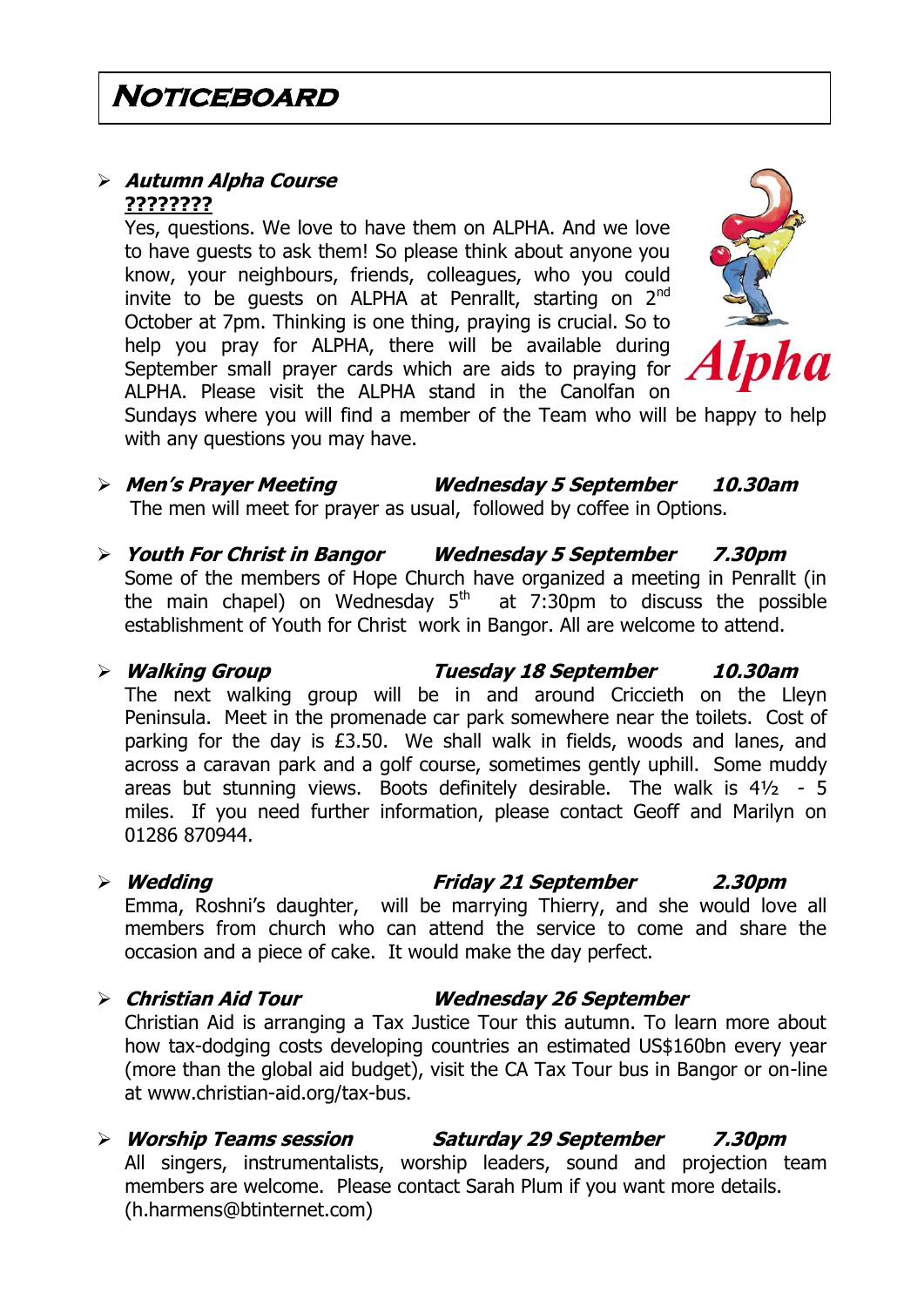### **Penrallt on Facebook**

100 people are signed up to Penrallt's Facebook site. Join us.

#### **Homeless in Bangor**

Please do not give money directly to the homeless in Upper Bangor. We have found in the past that it has encouraged aggressive begging on the church premises by people who have a history of violence. You will find brown envelopes in the porch to put your gift in.

#### **The Prayer Room**…

…is open before and after the service for quiet prayer. Penrallt is a place of prayer, so make use of this sacred space.

### **Pray for Penrallt Every Day**

Sign up to receive our prayer diary by e-mail every Monday morning by sending your request to: [office@penrallt.org.](mailto:office@penrallt.org)

If you have some subject for prayer, either send it in by e-mail, or fill in one of the pink cards, which are available in the porch, and place it in the visitors' cards box or give it to Peter or Magnus.

### **Pastoral Help**

If you have pastoral concerns please contact Peter or one of the other members of the Pastoral Care team:

Geoff Birch 01286 870944 Pat Borlace 713146, Eunice Smith 713296, Judy Stammers 364394 Geoff Moore 410582

Peter and Susan will be on holiday between September 9th and 15th. If you have any pastoral concerns, please talk to one of the Pastoral Care Team.

**Deadline for next month's newsletter** Sunday 23 September Please send information to Magnus, as Gwyneth will be away [\(office@penrallt.org](mailto:office@penrallt.org) or 353355)